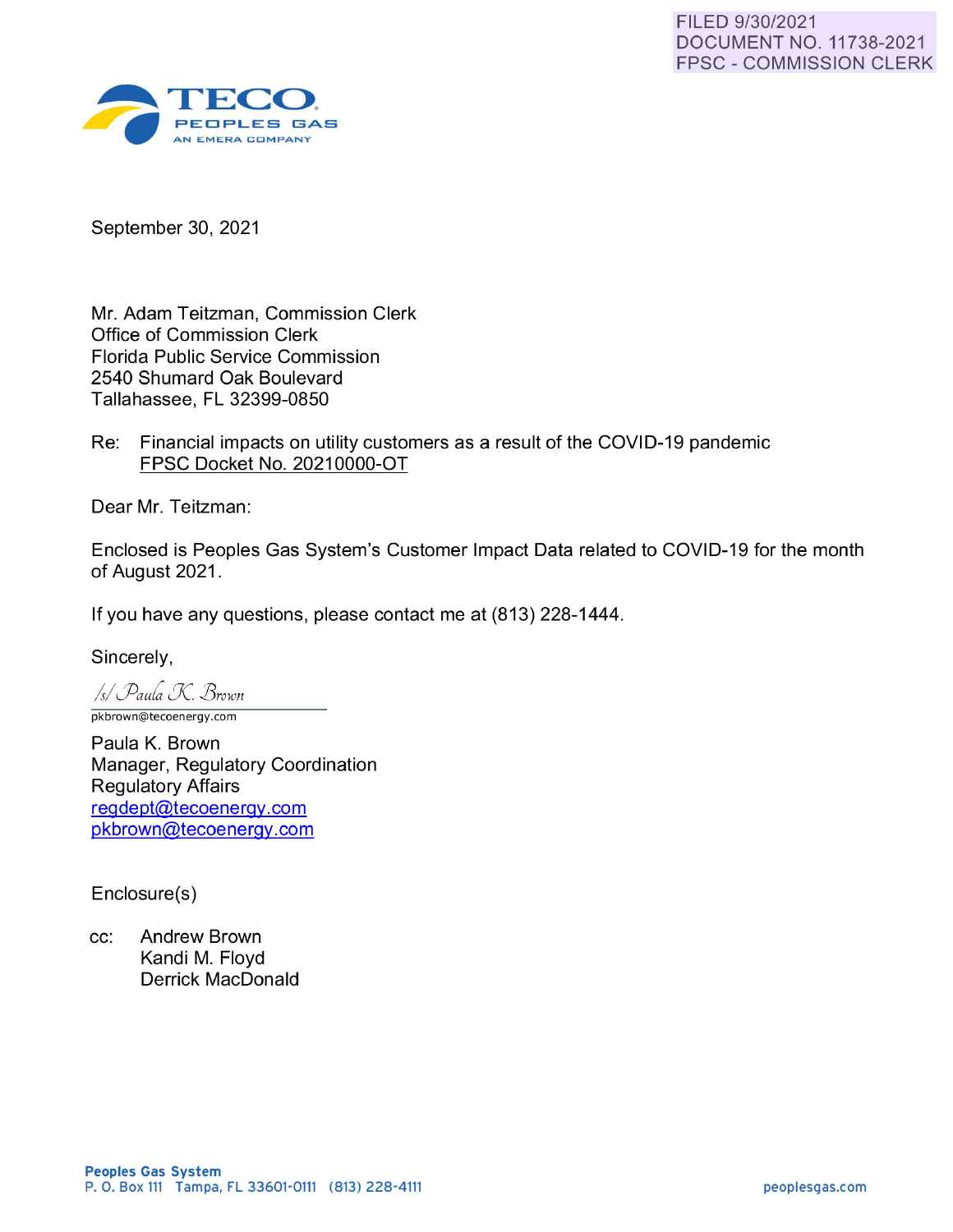#### **PEOPLES GAS SYSTEM UNDOCKETED- CUSTOMER IMPACT DATA - COVID-19 FILED: SEPTEMBER 30, 2021 PAGE 1 OF 1**

#### **Customer Impact Data Related to COVID-19**

**Utility: Peoples Gas** 

**Reporting Month:** August 2021 *The report should include data as of the last day of reporting month* 

*and is due by the last day of the following month*

|                                                                                                    | <b>Delinquent Accounts</b>  |                                            |
|----------------------------------------------------------------------------------------------------|-----------------------------|--------------------------------------------|
| Number of Accounts 60 -89 days past due                                                            | <b>Reporting Month</b>      | <b>Prior Year Month</b>                    |
| Residential                                                                                        | 3.019                       | 3.299                                      |
| Commercial / Industrial                                                                            | 127                         | 258                                        |
| Number of Accounts 90+ days past due                                                               | <b>Reporting Month</b>      | <b>Prior Year Month</b>                    |
| Residential                                                                                        | 5,067                       | 10,852                                     |
| Commercial / Industrial                                                                            | 209                         | 1.050                                      |
|                                                                                                    | <b>Amount in Arrears</b>    |                                            |
| Amount 60 -89 days past due                                                                        | <b>Reporting Month</b>      | <b>Prior Year Month</b>                    |
| Residential                                                                                        | \$298,617                   | \$358.395                                  |
| Commercial / Industrial                                                                            | \$109,307                   | \$247,215                                  |
| Amount 90+ days past due                                                                           | <b>Reporting Month</b>      | <b>Prior Year Month</b>                    |
| Residential                                                                                        | \$528,155                   | \$1,168,786                                |
| Commercial / Industrial                                                                            | \$339,838                   | \$927,868                                  |
|                                                                                                    | <b>Payment Arrangements</b> |                                            |
| <b>Number of New Payment Arrangements</b>                                                          | <b>Reporting Month</b>      | March 2020 through Current<br>(cumulative) |
| Residential                                                                                        | 4.224                       | 37,717                                     |
| Commercial / Industrial                                                                            | 385                         | 4.245                                      |
| <b>Average Duration of New Payment Arrangement</b>                                                 | <b>Reporting Month</b>      | ------                                     |
| Residential                                                                                        | 28                          | ---                                        |
| Commercial / Industrial                                                                            | 25                          | $\overline{a}$                             |
| Percent of Customers Under a Payment Arrangement                                                   | <b>Reporting Month</b>      | ------                                     |
| Residential <sup>1</sup>                                                                           | 0.4%                        | ---                                        |
| Commercial / Industrial <sup>2</sup>                                                               | 0.3%                        | ---                                        |
| Number of residential customers under a payment arrangement/total number of residential customers. |                             |                                            |

' Number of residential customers under a payment arrangement/total number of residential customers.<br><sup>2</sup> Number of commercial-industrial customers under a payment arrangement/total number of commercial-industrial customers

| <b>Bad Debt</b>                                                                                                                                               |                        |                                            |  |  |
|---------------------------------------------------------------------------------------------------------------------------------------------------------------|------------------------|--------------------------------------------|--|--|
| *Incremental Bad Debt                                                                                                                                         | <b>Reporting Month</b> | March 2020 through Current<br>(cumulative) |  |  |
| Incremental Bad Debt <sup>3</sup>                                                                                                                             | \$31.931               | \$586,512                                  |  |  |
| <sup>3</sup> Difference between reporting month and the average of the same month for the prior three years; excluding any prior months that were impacted by |                        |                                            |  |  |
| named hurricanes. If a prior month is excluded, provide an explanation.                                                                                       |                        |                                            |  |  |

| <b>Late Fees</b>                                                          |                        |                                            |  |  |
|---------------------------------------------------------------------------|------------------------|--------------------------------------------|--|--|
| <b>Number of Assessed Late Fees</b>                                       | <b>Reporting Month</b> | <b>Prior Year Month</b>                    |  |  |
| Residential                                                               | 55.173                 | 56,133                                     |  |  |
| Commercial / Industrial                                                   | 5.253                  | 6.630                                      |  |  |
|                                                                           |                        |                                            |  |  |
| <b>Discontinuance of Service</b>                                          |                        |                                            |  |  |
| Number of Customers who received a Notice of Discontinuance<br>of Service | <b>Reporting Month</b> | <b>Prior Year Month</b>                    |  |  |
| Residential                                                               | 2.301                  | 2.370                                      |  |  |
| Commercial / Industrial                                                   | 1.714                  | 1.431                                      |  |  |
| <b>Number of Customers Disconnected from Service</b>                      | <b>Reporting Month</b> | <b>Prior Year Month</b>                    |  |  |
| Residential                                                               | 767                    | 0                                          |  |  |
| Commercial / Industrial                                                   | 123                    | 0                                          |  |  |
| <b>Number of Customers Reconnected to Service</b>                         | <b>Reporting Month</b> | <b>Prior Year Month</b>                    |  |  |
| Residential                                                               | 491                    | 0                                          |  |  |
| Commercial / Industrial                                                   | 81                     | 0                                          |  |  |
|                                                                           |                        |                                            |  |  |
| <b>Customer Communications</b>                                            |                        |                                            |  |  |
| <b>Communications</b>                                                     | <b>Reporting Month</b> | March 2020 through Current<br>(cumulative) |  |  |

| Customer-wide COVID-related mass communications (paper, email, phone<br>calls, social media, etc.)       | <b>Social Media Post -2</b>                                                                                                                                                            | COVID -19 Mass emails - 3<br>Social Media Post - 55<br><b>Bill Onsert - 2</b><br>News Release - 4<br>Print Message on Bill - 3<br><b>Website Update -3</b>                                                                                                                                        |
|----------------------------------------------------------------------------------------------------------|----------------------------------------------------------------------------------------------------------------------------------------------------------------------------------------|---------------------------------------------------------------------------------------------------------------------------------------------------------------------------------------------------------------------------------------------------------------------------------------------------|
| Targeted COVID-related communications to individual customers (paper,<br>email, phone calls, text, etc.) | Gas Phone Calls - 747<br>Gas Final Notices - 2,865<br><b>Combination Billing</b><br>(PGS&TEC) - Phone Calls -<br>46<br>Combination<br>Billing(PGS&TEC) Final<br><b>Notices - 1.150</b> | <b>Gas Emails - 15.755</b><br>Gas Phone Calls - 18,721<br>Gas Final Notices - 37,103<br><b>Combination Billing (PGS&amp;TEC)</b><br><b>Emails - 6.895</b><br><b>Combination Billing (PGS&amp;TEC)</b><br>Phone Calls -2,908<br><b>Combination Billing (PGS&amp;TEC)</b><br>Final Notices - 11.172 |

| <b>Customer Communications</b>                                                                                                                                                                                                                                       |
|----------------------------------------------------------------------------------------------------------------------------------------------------------------------------------------------------------------------------------------------------------------------|
| Please provide samples of any new communication/media notices provided to customers concerning the utility's past-due accounts / payment<br>arrangements / late payment waivers / disconnection / reconnection policies issued within the last 30-days. Attachment 1 |
| In the past 30-days, has the utility made changes to, or implemented new, policies related to past-due accounts / payment arrangements / late payment<br>waivers / disconnection / reconnection? If so, please explain. N/A                                          |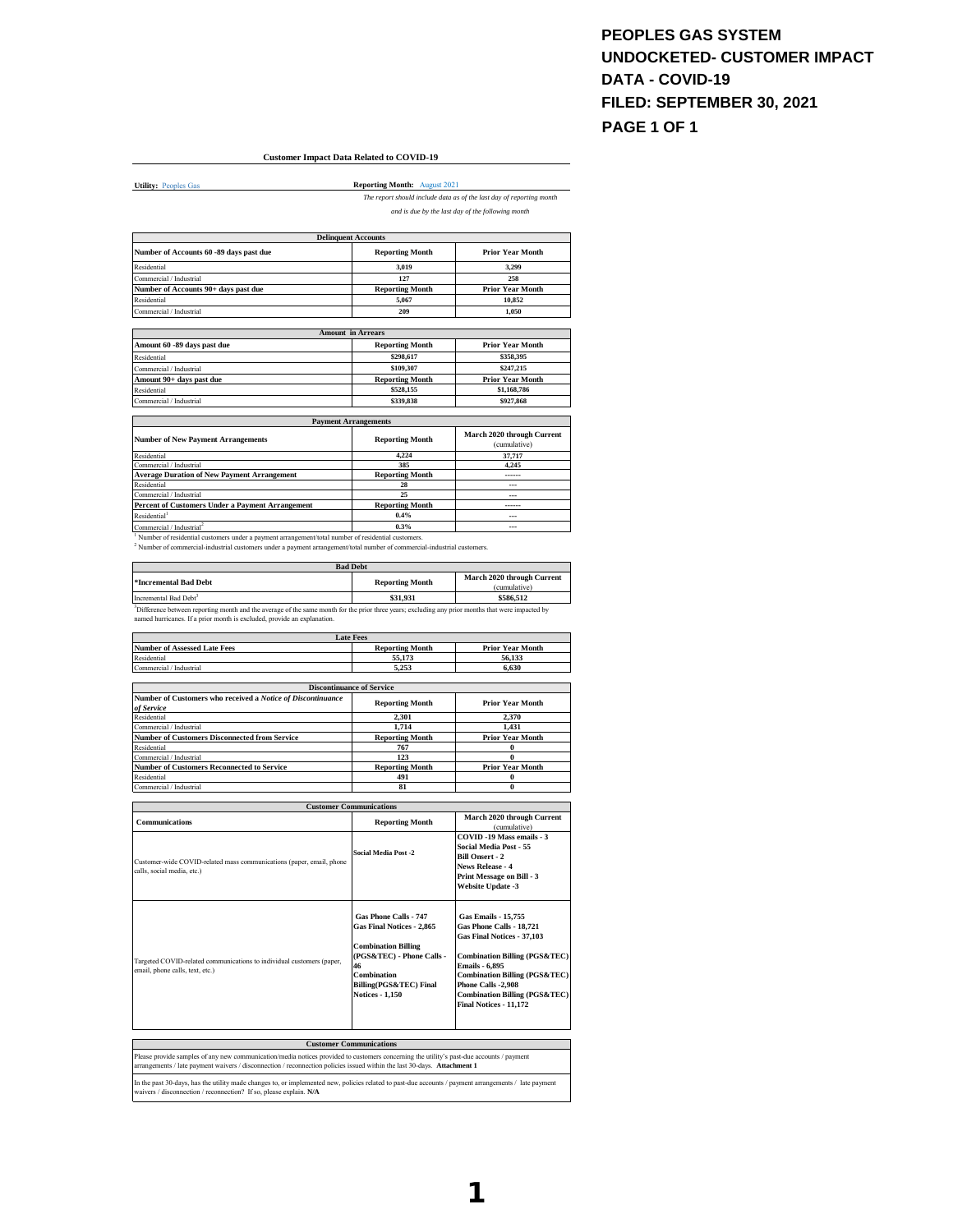## **ATTACHMENT 1**

**PEOPLES GAS SYSTEM UNDOCKETED- CUSTOMER IMPACT DATA - COVID-19 FILED: SEPTEMBER 30, 2021 PAGE 1 OF 2**

### **Aug. 2021 COVID‐related social media posts (Peoples Gas)**



https://www.facebook.com/peoplesgas/photos/a.10150861440796103/10159747963251103/?type=3